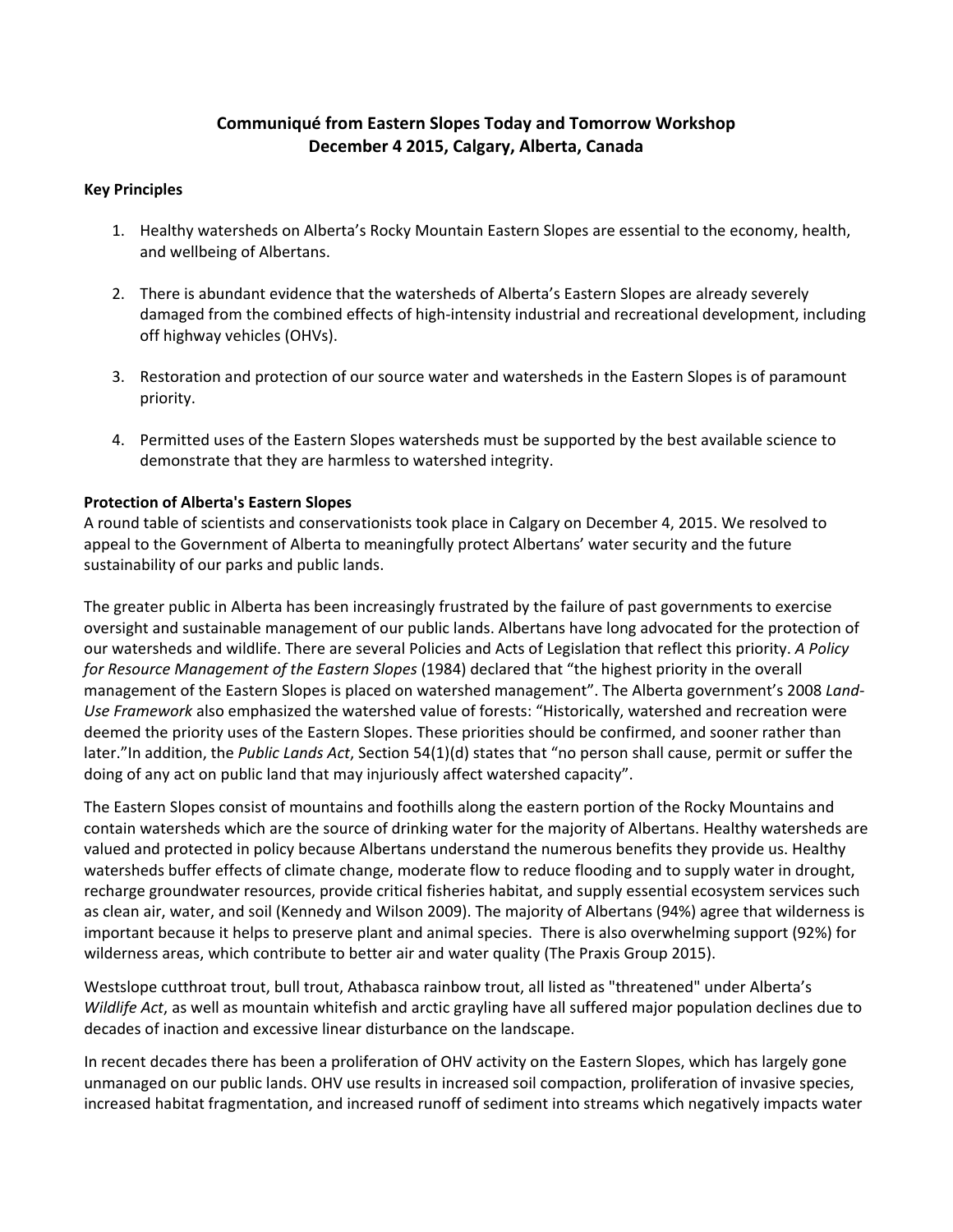quality and fish habitat (Ouren et al. 2007). Although OHV use is widespread throughout Alberta, only six percent of the population participates in motorized recreation (The Praxis Group 2015). This is in direct contrast to the majority of Albertans that depend on the Eastern Slopes for their drinking water.

# **Actions Required to Protect Alberta's Eastern Slopes**

# **By May 2016:**

- a) To comply with the Eastern Slopes Policy (1984), a moratorium must be imposed on the use of offhighway vehicles (OHV) on existing trails within Prime Protection and Critical Wildlife Zones, as well as a moratorium on further OHV trail development in these Zones.
- b) Permanent closure and decommissioning of all trails and roads must be implemented where westslope cutthroat trout critical habitat exists. There must be adherence to the westslope cutthroat trout recovery strategy and critical habitat protection order.
- c) No OHVs allowed within Eastern Slopes protected areas<sup>[1](#page-1-0)</sup>, due to the predominance of Prime Protection and Critical Wildlife Zones in the higher elevations and critical habitat for threatened native fish in the valley bottoms.

# **By September 2016:**

a) A Branch within Operations be established within Alberta Environment and Parks dedicated to the management of recreational use of public lands.

#### **Priority Actions for the Management of Alberta's Eastern Slopes**

### **Trail Development and Use**

- Motorized recreation is a land use that is incompatible with the Prime Protection and Critical Wildlife Zones as identified within the Eastern Slopes Policy. The Minister must uphold this policy and disallow all OHV trail development and use within those Prime Protection and Critical Wildlife Zones. This intent is echoed in the *Public Lands Administration Regulation*, section 184(1), which continues to assert the Minister's authority to "restrict or prohibit, for any specified period of time, entry into all or any part of the lands within a public land use zone".
- OHV use should be considered and regulated as a formal land use in Alberta. Treating OHVs as a land-use requires their trails to be considered in linear density footprints and future land use planning.
- OHV use must be denied except where explicitly permitted. Authorized use may be given only when the best available science shows that watershed, wildlife, and ecosystem integrity is not compromised by such use.
- The public has the right to use public land for recreation only to the extent that such use does not compromise watershed, wildlife, and ecosystem integrity.

#### **Linear Densities**

- Linear densities are thresholds beyond which certain wildlife cannot persist in an area. For example, the maximum linear density for high quality grizzly bear habitat is currently recognized as 0.6 km/km<sup>2</sup> (Government of Alberta 2008). Linear densities even lower than this are required to maintain bear populations and to sustain Alberta's native fish populations in the Eastern Slopes.
- All linear disturbances must be considered when measuring linear density, not just roads.

<span id="page-1-0"></span><sup>&</sup>lt;sup>1</sup> 'Protected areas' here refer to Willmore Wilderness Park, Wilderness Areas, Ecological Reserves, Wildland Provincial Parks and Provincial Parks.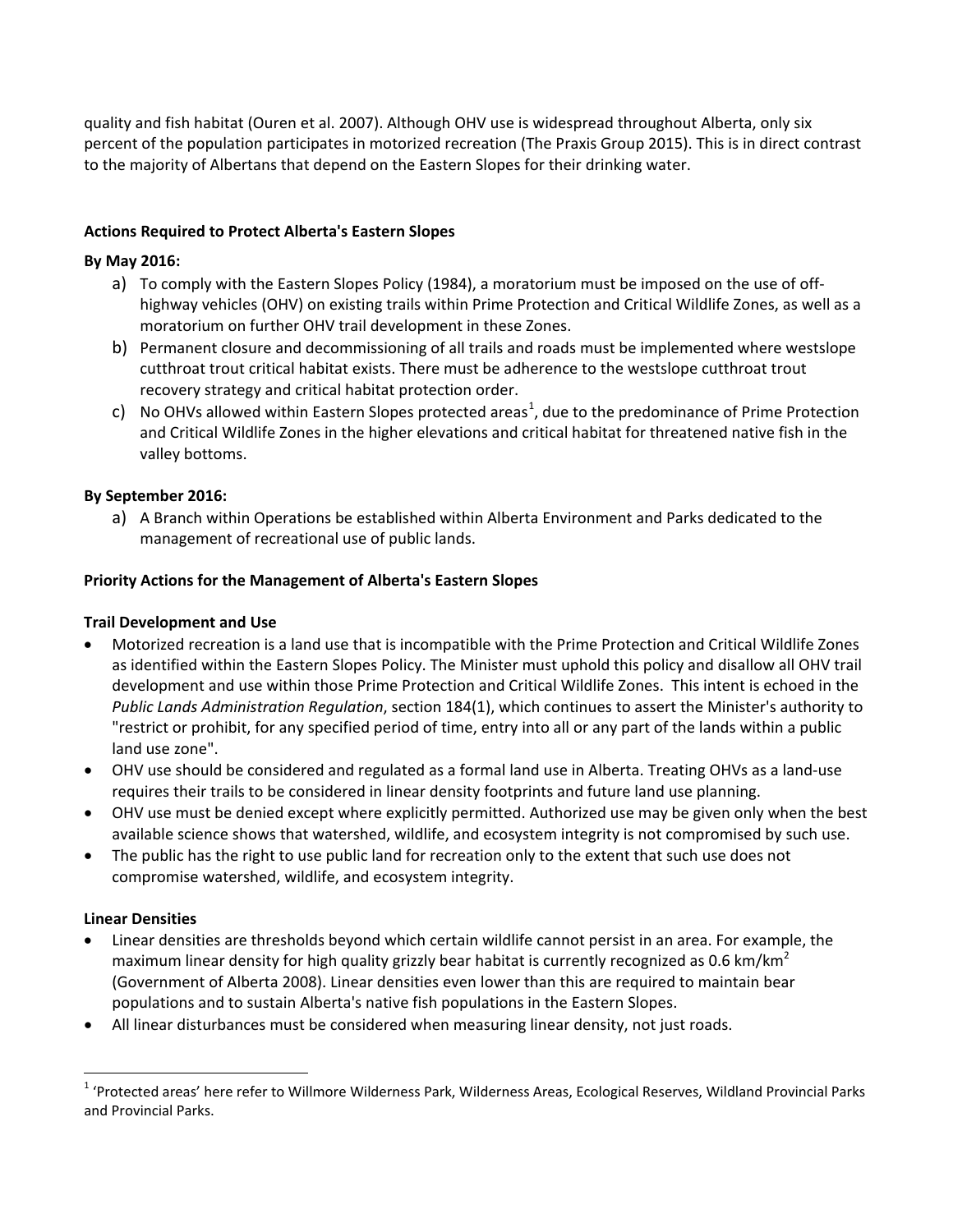- Linear density **must** be kept far less than 0.6 km/km<sup>2</sup> for all trail and road networks. Low trail densities not only minimize wildlife impacts but they enhance the wilderness experience of users. Linear densities currently significantly exceed 0.6 km/km<sup>2</sup> over large areas of the Eastern Slopes (see Figure 1 for example).
- Certain watersheds should be kept free of roads and vehicle trails. Research shows that there is seven to ten times the sediment produced by erosion from OHV activity in watersheds where OHV activity is high (Clearwater Environmental Consultants 2006). This seriously influences water quality and aquatic habitat. Management decisions must take into account the cumulative effects of all activities on the landscape including forestry, oil and gas, and OHVs.
- Decommissioned trails and other linear disturbances must be allowed to regenerate, or in many cases, will require active restoration.



**Figure 1.** Map outlining the extent of the Human Footprint within the Eastern Slopes Policy Zones as of 2015. This is a relatively small area north of Crowsnest Pass (Lee 2015a).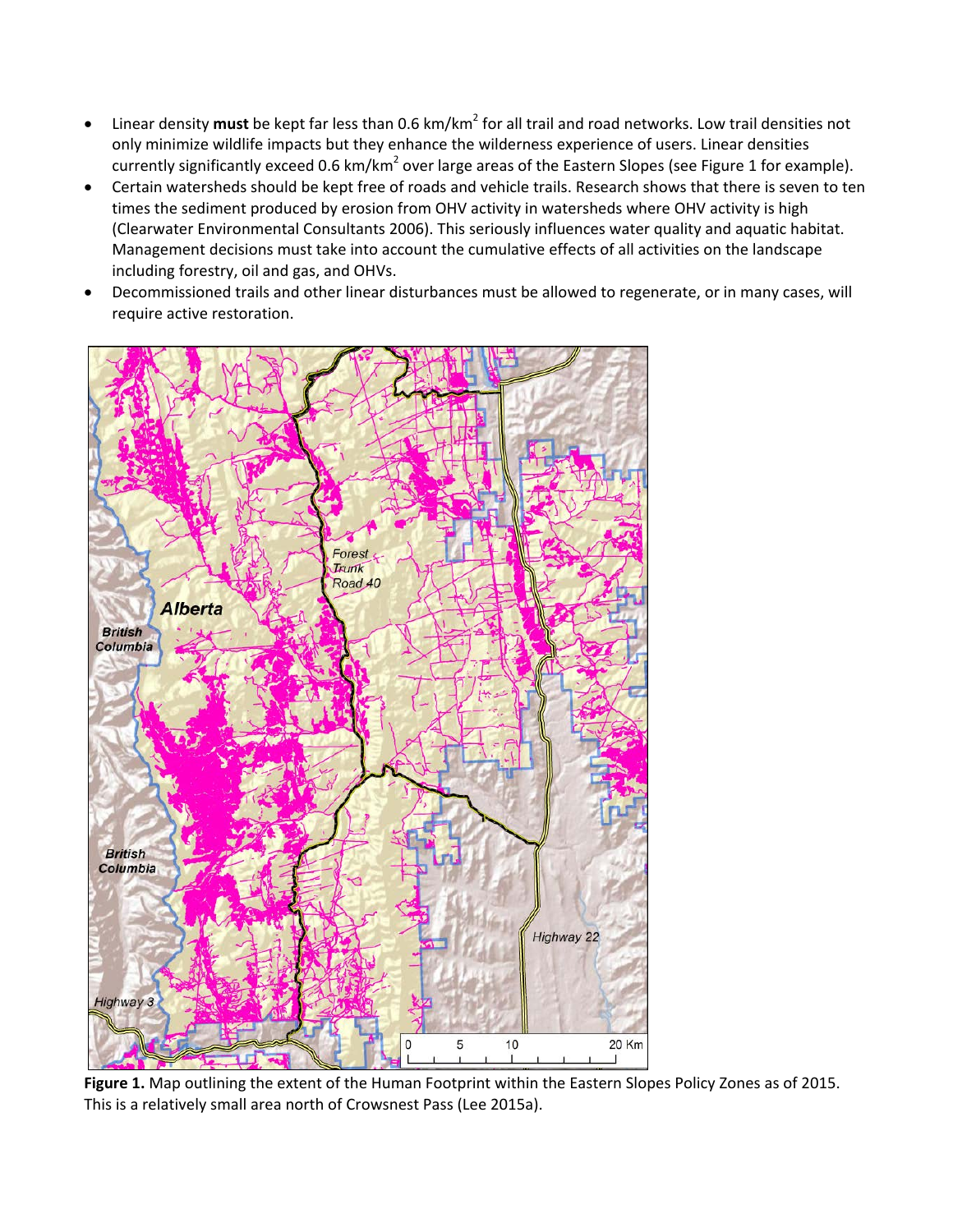# **Enforcement**

- Enforcement will motivate responsible use of our public lands and is an effective means of educating the public.
- Increased enforcement on public lands is necessary to uphold trail closures and to manage trails designated for OHV use.
- Enforcement capabilities must be returned to land agents including fish and wildlife, public lands, parks, water, and forestry.

# **Westslope Cutthroat Trout**

- The *Species at Risk Act* (SARA) designates westslope cutthroat trout as a threatened species.
- The Critical Habitat Order, issued on December 2 2015, triggers the prohibition under subsection 58(1) of SARA against destroying any part of the critical habitat of the westslope cutthroat trout, Alberta populations.
- Permanent closure of all trails and roads that have damaged, are damaging, or threaten to damage, westslope cutthroat trout critical habitat is necessary to adhere to the westslope cutthroat trout recovery strategy and critical habitat protection order.
- No new development (e.g. roads, trails, transmission lines, pipelines, well sites, buildings, fences, bridges) should be allowed in areas that may damage critical habitat.

# **Provincial Parks and Protected Areas**

- Alberta's *Provincial Parks Act* states that "Parks are established, and are to be maintained a) for the preservation of Alberta's natural heritage, b) for the conservation and management of flora and fauna, c) for the preservation of specified areas, landscapes and natural features and objects in them that are of [...] cultural, [...] ecological importance, and [...] e) to ensure their lasting protection for the benefit of present and future generations". Land uses and permitted activities must reflect this mandate.
- OHVs are a land-use which is incompatible with the purpose of Provincial Parks. What is allowed (and prohibited) in Provincial Parks must be upheld in the new Castle Provincial Park, as well as in all future and existing Provincial Parks. Allowing OHVs in the Castle Provincial Park will set a dangerously destructive precedent. The current linear densities within the proposed parks already far exceed any scientifically established threshold for protection of fish and wildlife (Figure 2). Closure and subsequent restoration of these disturbances is urgently required.
- OHV use must not be permitted in Provincial Parks or other Eastern Slopes protected areas, due to the predominance of Prime Protection and Critical Wildlife Zones in the higher elevations and critical habitat for threatened native fish in the valley bottoms. Motorized recreation is a conflicting use in protected areas, based on public values, science, and inherent wilderness values.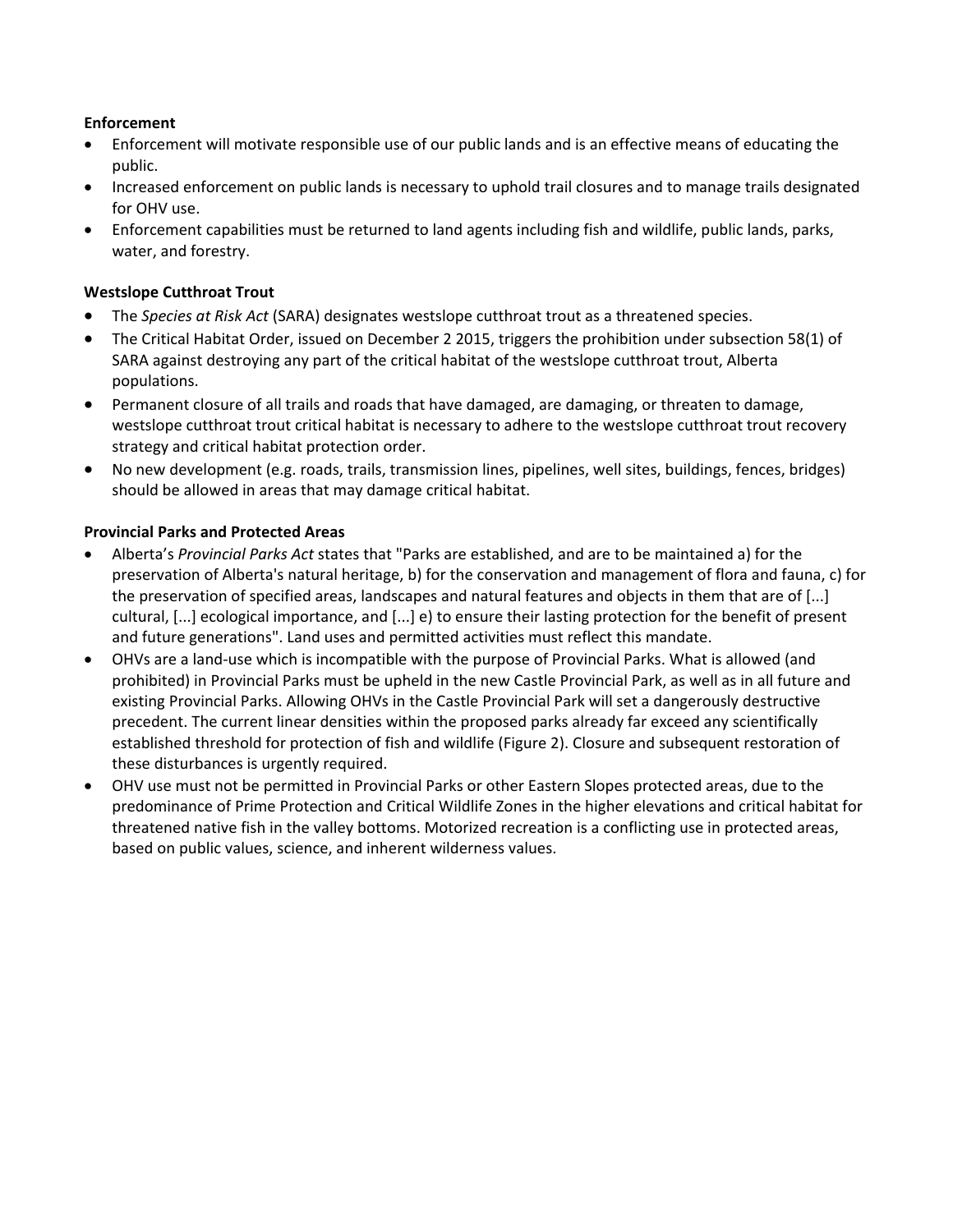

**Figure 2.** Map outlining the linear disturbances (outlined in red) as well as clearcuts (highlighted in yellow) in the proposed Castle Provincial Park and Wildland Park (Lee 2015b).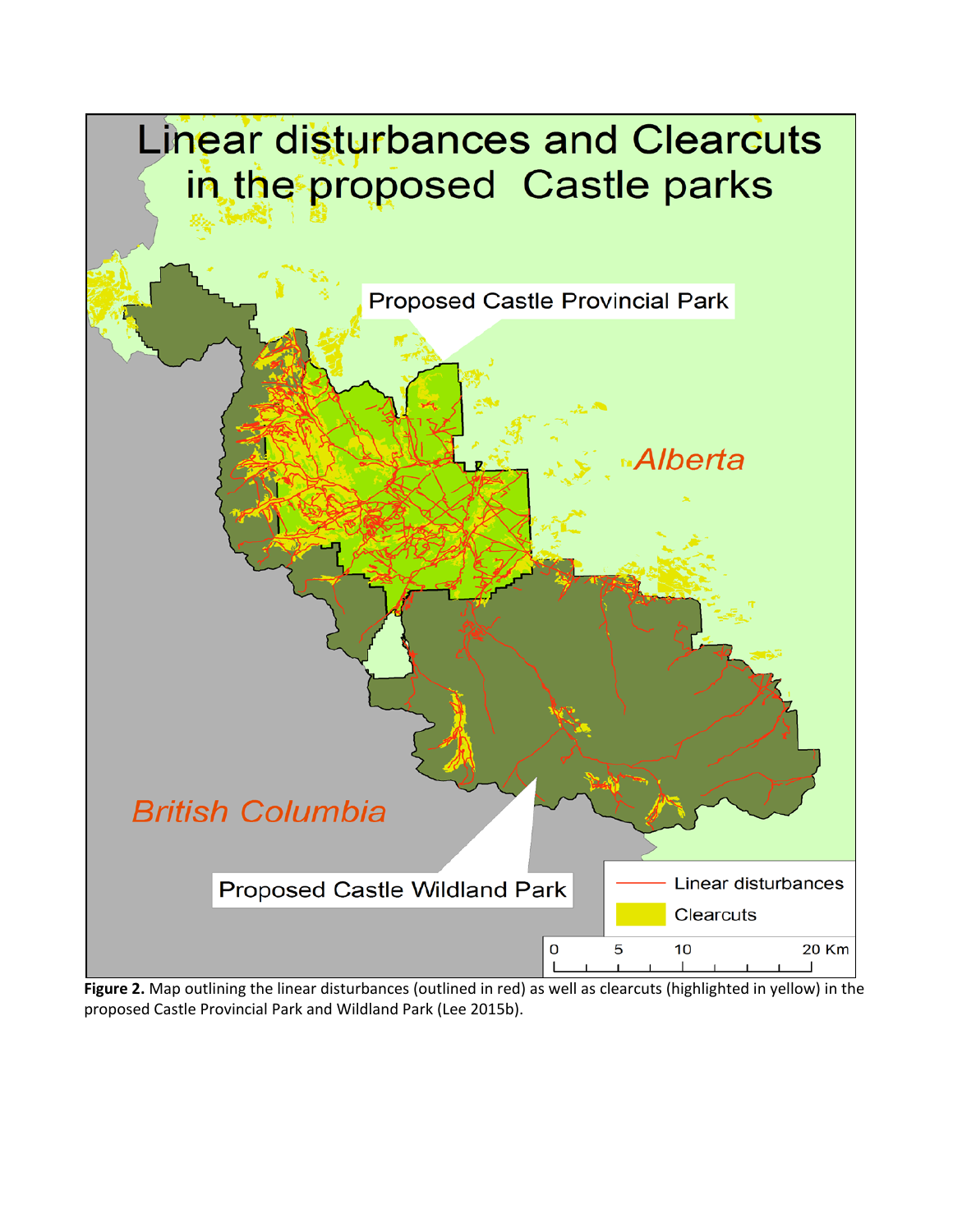# **The principles, concerns, and requests addressed in this communiqué are endorsed by the following:**

Alberta Native Plant Council (ANPC) D. Larraine Andrews (High River) Alberta Wilderness Association (AWA) Bert Riggall Environmental Foundation (BREF) Bragg Creek Environmental Coalition (BCEC) Castle-Crown Wilderness Coalition (CCWC) Sharon Caswell (Bluffton) Lindsey Cockerill (Pincher Creek) Sandy Cox (Jasper) Clint Docken, Environmental Lawyer (Bragg Creek) Alan Ernst, Tourism Operator (Cline River) Klaus Exner (Calgary) Dr. Raquel Feroe (Edmonton) Glen Feys (Spruce Grove) Kathy Feys (Nordegg) Lorne Fitch, Professional Biologist (Lethbridge) Sharlene Fritz, Environmental Advocate (Calgary) Susan Grieshaber-Otto, Retired Librarian (Bluffton) Dr. Brian L. Horejsi, Speak Up For Wildlife Foundation Judy Huntley (Lundbreck) Severin Iseli, Retired Farmer (Bluffton) Art Jackson (Jasper) Lorri Jankowski-Arfndt (Nordegg) Adrian Jones, Naturalist (Edmonton) Mike Judd, Artist, Guide and Outfitter, President, Timberwolf Wilderness Society Eveline Kolijn (Calgary) Cornelis Kolijn (Calgary) Dr. Kristine Kowalchuk (Edmonton) Arlene Kwasniak, Professor Emerita of Law Peter Lee, Biologist-Geographer Livingstone Landowners Guild Eric Lloyd (Bragg Creek) Harvey Locke (Banff) Kim Massong (High River) Susan Massong (High River) Sid Marty (Willow Valley) David Mayhood, Aquatic Ecologist & President, FWR Freshwater Research Limited David McNeill (Pincher Creek) Vicki Olekshy-Wallace (Jasper) Gordon Petersen, Photographer Wilf Petherbridge (Lethbridge) Vivian Pharis, Ecologist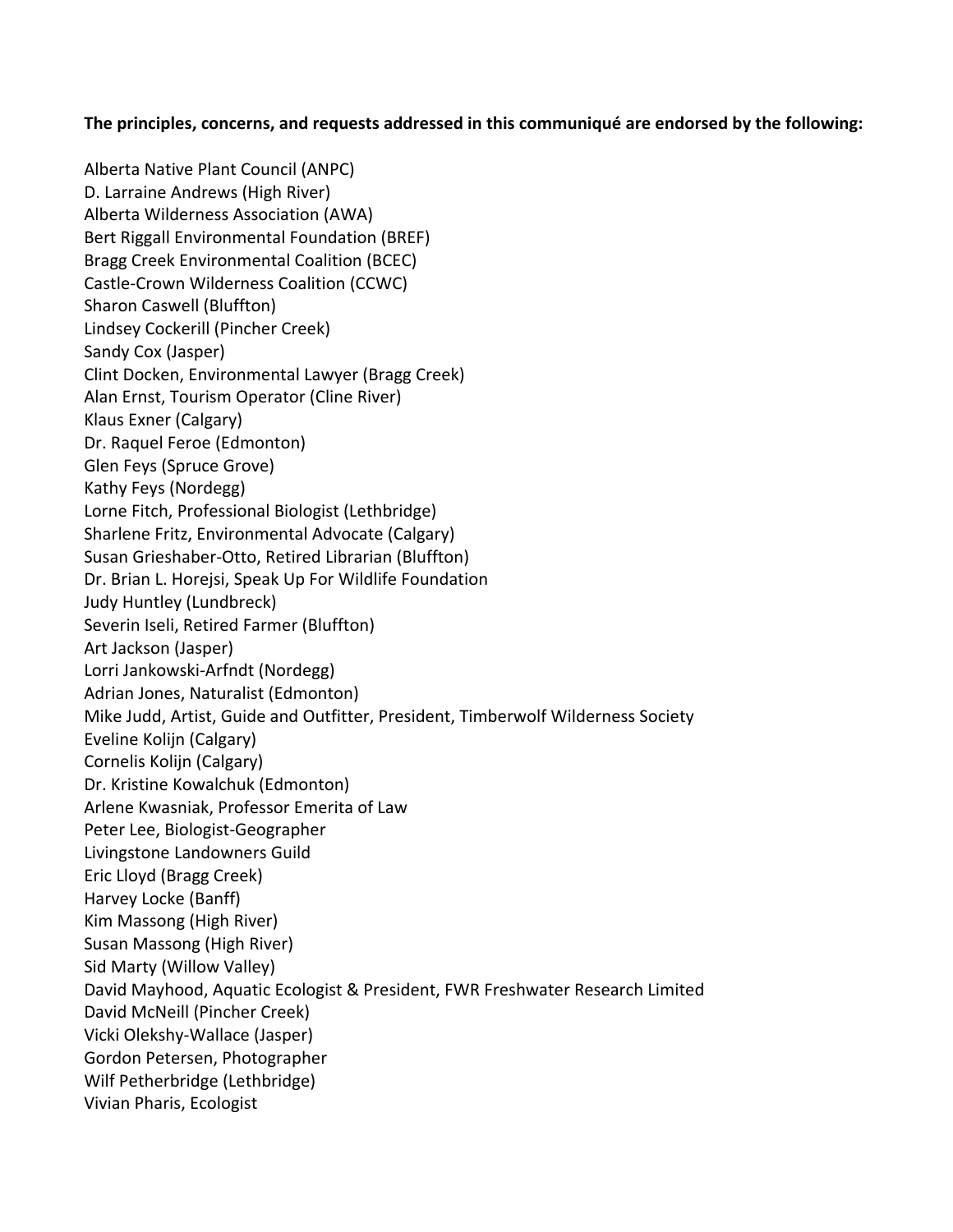# **The principles, concerns, and requests addressed in this communiqué are endorsed by the following:**

Charlie Russell, Naturalist Fen Roessingh (Carstairs) Wendy Ryan (Pincher Creek) Richard C. Secord (Edmonton) Bob Shapka (Calgary) Monika Shaefer (Jasper) Dr. David Schindler, Professor Emeritus (Edmonton) Dr. Richard Schneider (Tofield) Dave Sheppard (Lethbridge) Peter Sherrington (Beaver Mines) Jim Stelfox, Fisheries Biologist (Calgary) Southern Alberta Group for the Environment (SAGE) Stewards of Alberta's Protected Areas Association (SAPAA) Stop Ghost Clearcut Dr. David Swann, Leader of the Alberta Liberal Party Jacques Thouin (Beaver Mines) Kevin Van Tighem (Canmore) James Tweedie (Pincher Creek) Dr. Joe Vipond, M.D. (Calgary) Cliff Wallis, Professional Biologist (Calgary) Ken Walker (Victoria) West Athabasca Bioregional Society Ken Williams (Pincher Creek) Gustave Yaki (Calgary) Yellowstone to Yukon Conservation Initiative (Y2Y) Marla Zapach (Nordegg)